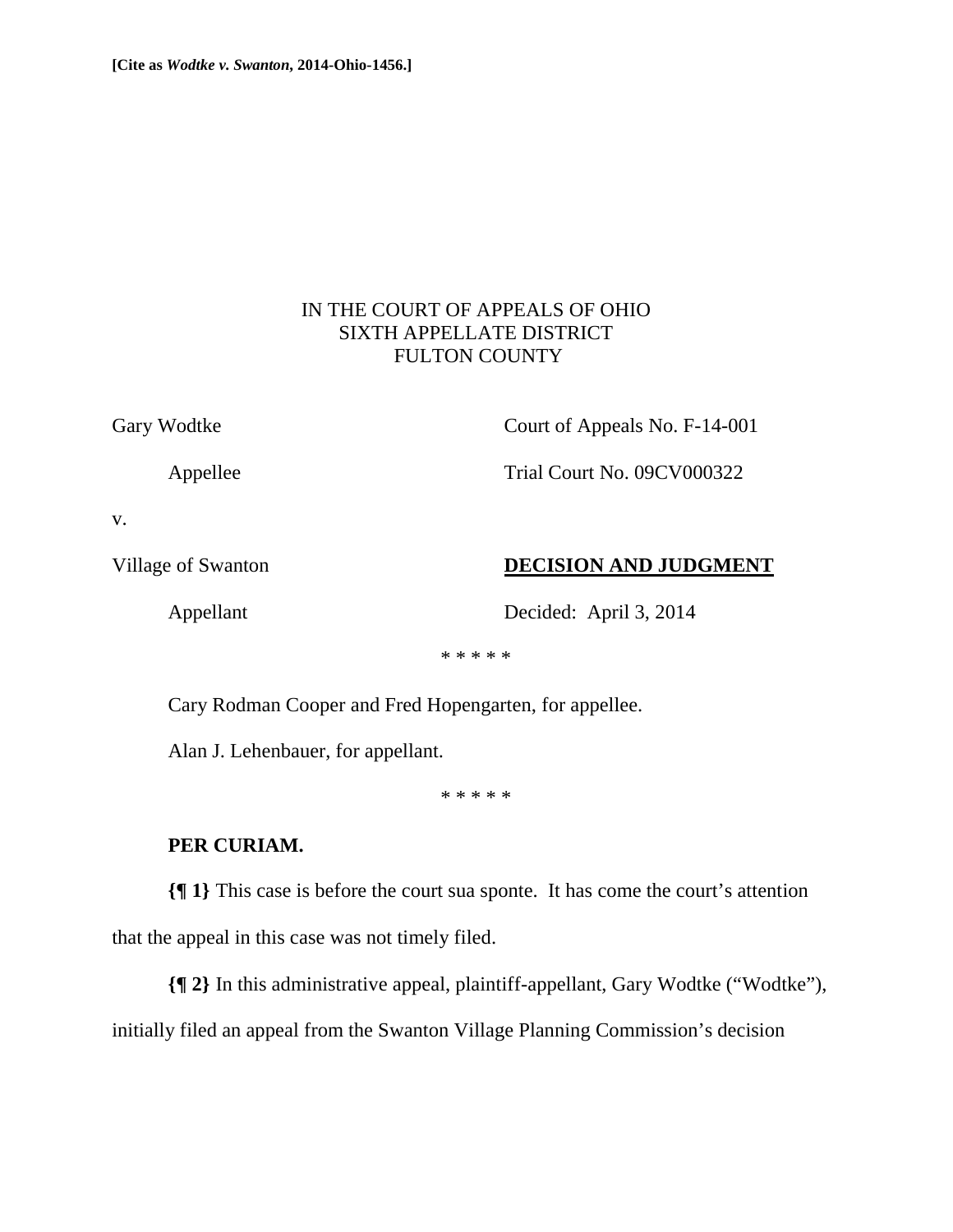denying Wodtke's application for a building permit to construct and use an amateur radio antenna structure on his property. Following the commission's July 14, 2009 decision, Wodtke appealed to the Swanton Village Council's "committee of zoning appeals" on August 11, 2009. Wodtke's application for a variance was again denied. Wodtke then appealed to the Fulton County Court of Common Pleas. In a decision and judgment dated August 20, 2013, the trial court reversed the decisions of the committee and the commission, granted Wodtke's complaint for a declaratory judgment, and denied the counterclaim of defendant-appellee, the Village of Swanton ("Swanton"), for a declaratory judgment. The trial court then continued the hearing on the issue of attorney fees. For the following reasons, the August 20, 2013 judgment was a final and appealable order at the time it was journalized on August 20, 2013, and this appeal is dismissed as untimely.

**{¶ 3}** In its August 20, 2013 decision, the trial court stated that Wodtke demanded an award of attorney fees as part of his complaint, filed on September 14, 2009, and his amended complaint, filed on January 22, 2010. A review of the record reveals that Wodtke did not file a claim for attorney fees in his amended complaint. A separate motion for attorney fees was not made part of the record. Ordinarily, when an award of attorney fees is asked for in a complaint but not ruled on, an order disposing of the rest of the case is not final and appealable, even with a Civ.R. 54(B) determination that there is no just cause for delay. *Internatl. Brotherhood of Electrical Workers, Local Union No. 8 v. Vaughn Indust., L.L.C.*, 116 Ohio St.3d 335, 2007-Ohio-6439, paragraph two of the

2.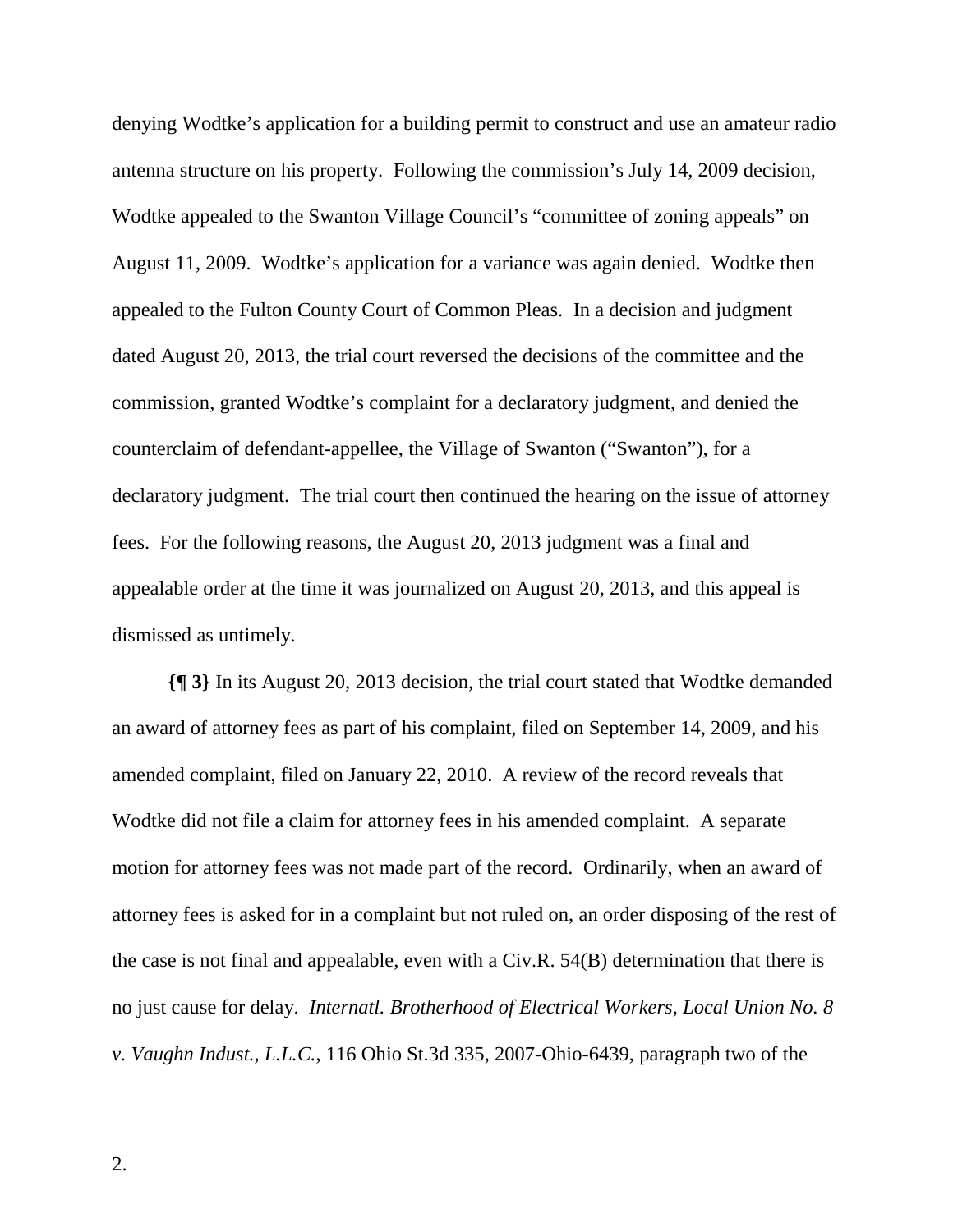syllabus. However, in the instant case, a claim for attorney fees was not pending once the court entered the August 20, 2013 judgment. Therefore, the order was final and appealable on August 20, 2013.

**{¶ 4}** Furthermore, the motions for reconsideration filed by both parties following the August 20, 2013 judgment did not extend the time to appeal. Once a final appealable judgment entry is entered on the court's journal, it cannot be vacated by the trial court by any means other than a Civ.R. 60 motion for relief from judgment. That rule states, "the procedure for obtaining any relief from a judgment shall be by motion proscribed by this rule." It has been held that, "Civil Rule 60 provides the *exclusive grounds* which must be present and the procedure which must be followed in order for a court to vacate its own judgment." *McCue v. Ins. Co*., 61 Ohio App.2d 101, 104, 399 N.E.2d 127 (8th Dist.1979). (Emphasis added.)

**{¶ 5}** Swanton filed a motion to reconsider the August 20, 2013 judgment on September 13, 2013. Wodtke filed a motion for reconsideration on January 17, 2014. The trial court denied Swanton's motion for reconsideration and granted Wodtke's motion for reconsideration on January 21, 2014. Swanton filed a notice of appeal from the January 21, 2014 judgment.

**{¶ 6}** It is well settled that a motion to reconsider does not stay the time to file a notice of appeal. *See Pitts v. Ohio Dept. of Trans*., 67 Ohio St.2d 378, 423 N.E.2d 1105 (1981), paragraph one of the syllabus, where the court states, "The Ohio Rules of Civil

3.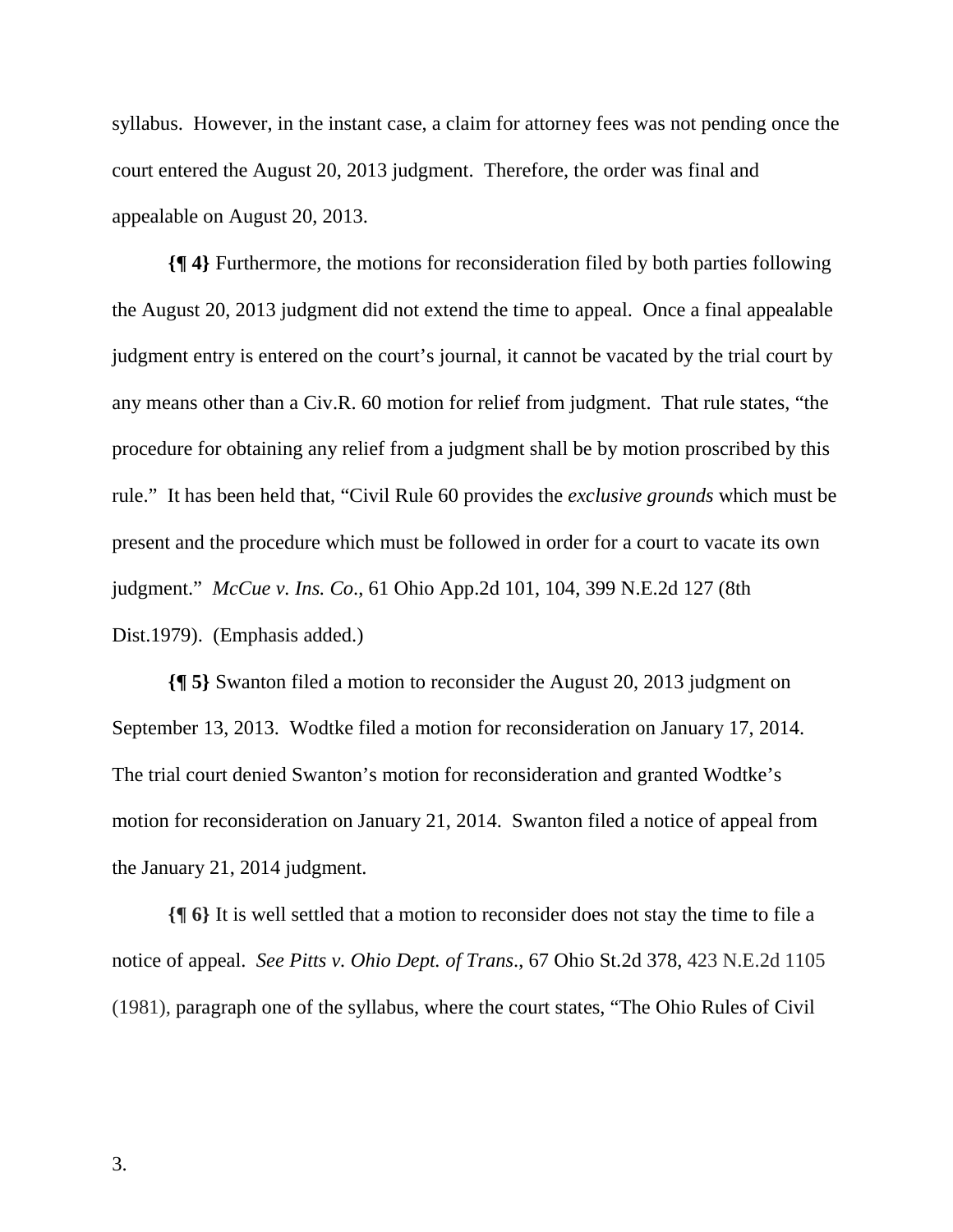Procedure do not prescribe motions for reconsideration after a final judgment in the trial court." The court further explained this syllabus as follows:

Without a specific prescription in the Civil Rules for a motion for reconsideration, it must be considered a nullity. Furthermore, App. R. 4(A) expressly provides that a notice of appeal must be filed within 30 days of the filing of the entry of judgment appealed from.

\* \* \*

There is no mention [in the Civil Rules] of a motion for reconsideration after a final judgment, and none should be inferred.

\* \* \*

Practical considerations also mandate and support our determination herein. Once again, this court as well as the lower courts are left in a procedural quagmire of trying to elevate a motion for reconsideration after a final judgment to the status of a motion for a new trial or as a motion for a directed verdict or the like. The courts have had the arduous task of trying to inspect each and every motion for reconsideration which is filed in the trial court after a final judgment, and try to decipher form over substance. This is a costly procedure, both financially and in manual labor, which, as in the present cause, results in a procedural morass which clouds the merits. Complications concerning the timeliness of appeal and whether the Court of Appeals is vested with jurisdiction when a motion for reconsideration is

4.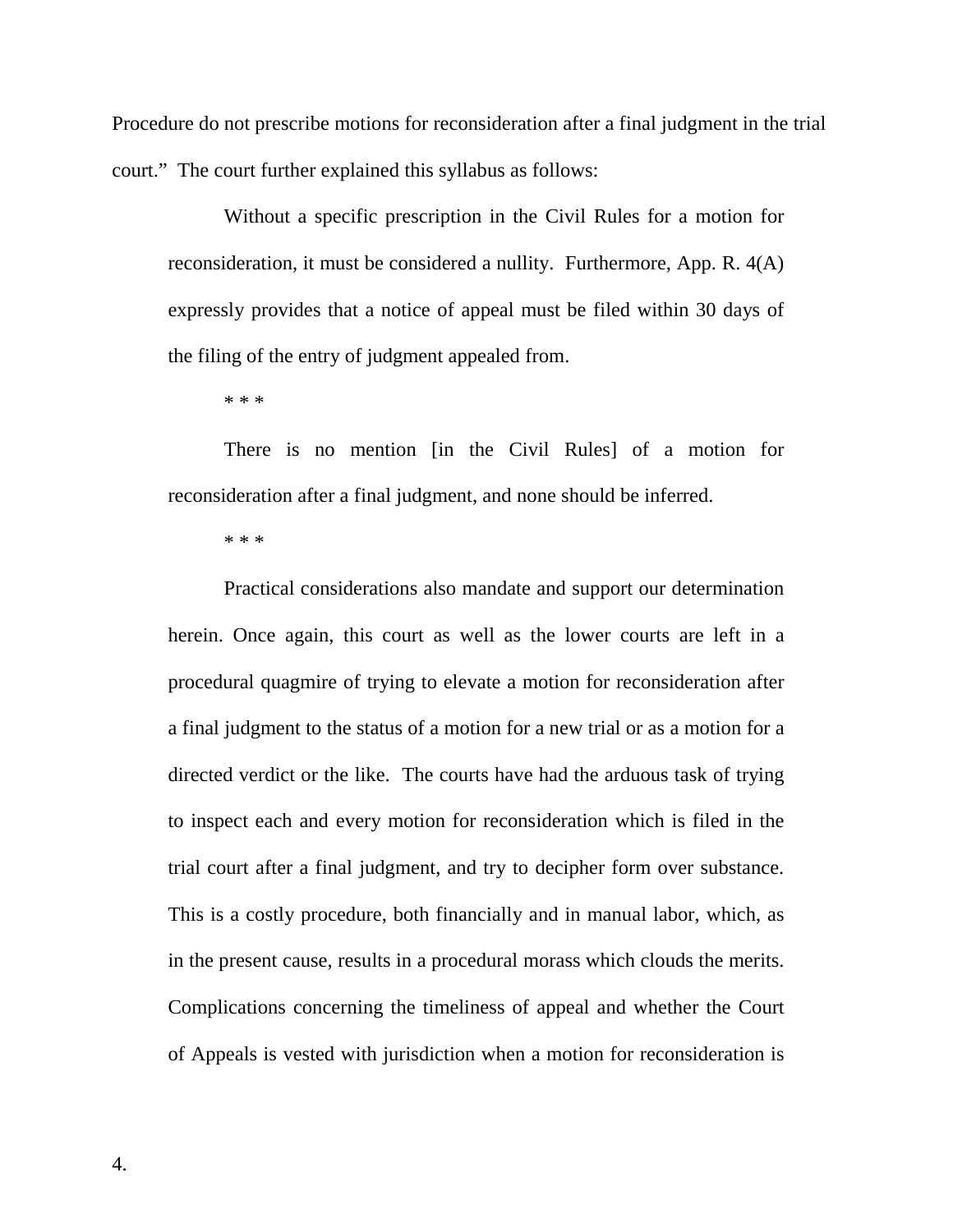filed after a final judgment can and should be avoided. See Judge Krenzler's concurring opinion in *North Royalton Edn. Assn. v. Bd. of Edn*. (1974), 41 Ohio App. 2d 209, at 251.

The application for a motion for reconsideration after a final judgment is simply a legal fiction created by counsel, which has transcended into a confusing, clumsy and "informal local practice." See Kauder, supra, and Kent, Odds & Ends, 49 Cleve. Bar J. 280.

Therefore, based upon the foregoing, we hold that the motion for reconsideration of the May 24 ruling will not lie and *all judgments or final orders from said motion are a nullity. Id*. at 380. (Emphasis added.)

**{¶ 7}** Therefore, we find that the trial court's order dated January 21, 2014, is a nullity. The final order which should have been appealed was entered on the court's journal on August 20, 2013. Swanton's notice of appeal was filed on February 4, 2014, well past the 30 day time limit in App.R. 4. The time for filing a notice of appeal is jurisdictional. *See* App.R. 14(B). This appeal is ordered dismissed at appellant's costs pursuant to App.R. 24.

Appeal dismissed.